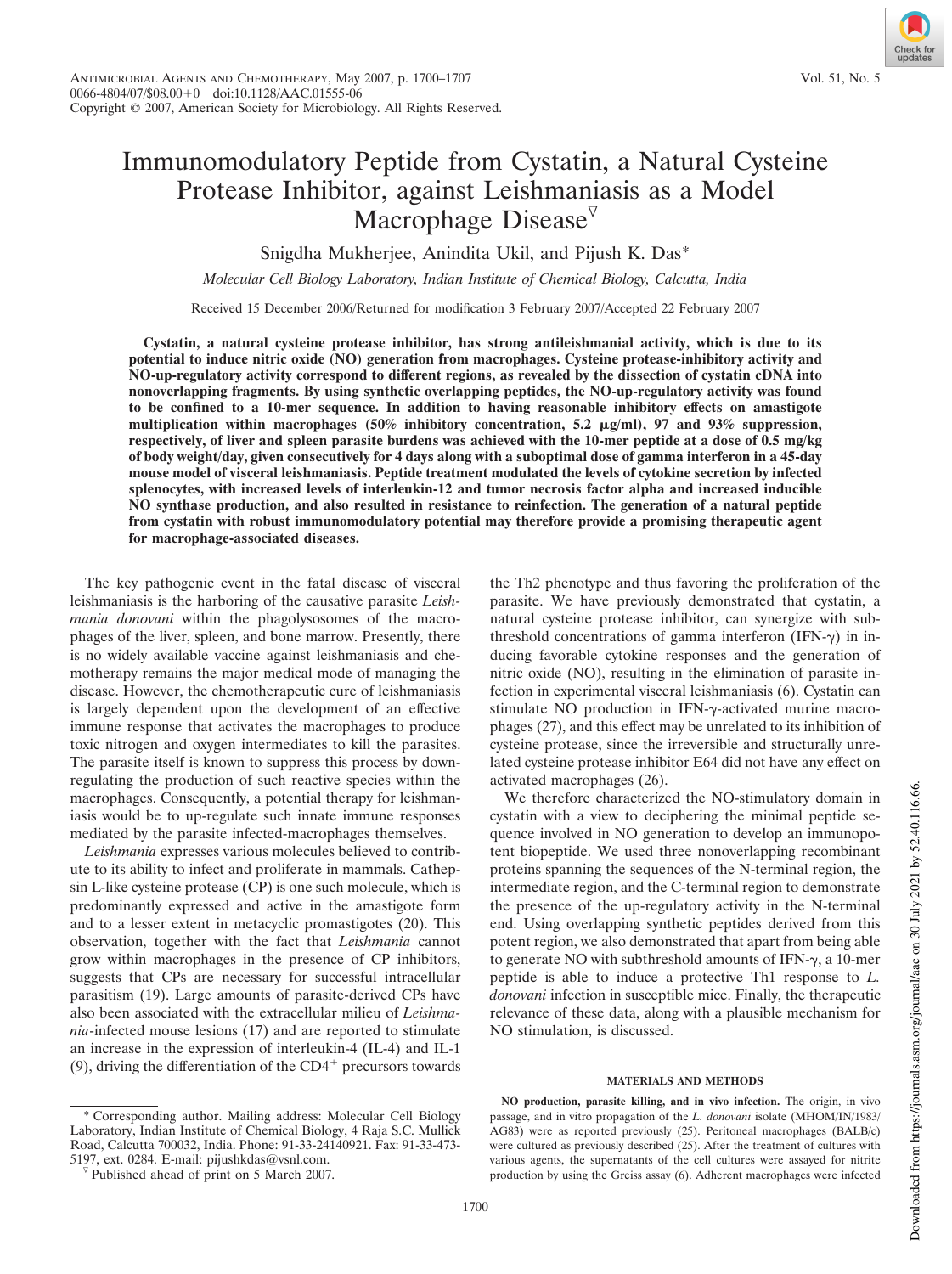with stationary-phase *L. donovani* promastigotes at a 10:1 parasite/cell ratio. Infection was allowed to proceed for 4 h, and the cells were washed to remove excess parasites, as described previously (6). After treatment with various agents at 37°C, the number of parasites per 100 macrophages was determined by staining with Giemsa. For in vivo infection, mice (BALB/c; 20 to 25 g) were injected via the tail vein with  $10<sup>7</sup>$  promastigotes. At day 10 after the injection of parasites, cystatin and cystatin-derived peptides were injected into the tail veins in various doses for 4 consecutive days. Forty-five days after infection, mice were examined for parasite burdens by counting the number of amastigotes in the Giemsa-stained imprints of livers and spleens. Organ parasite burdens, expressed as Leishman-Donovan units (LDU), were calculated as follows: number of amastigotes per 1,000 cell nuclei  $\times$  organ weight (g) (21).

**Cytokine analysis.** Splenocyte cultures were prepared from infected mouse spleens every 15 days after infection as described previously (25). After stimulation with 20  $\mu$ g/ml soluble leishmanial antigen for 48 h, the supernatants of the cell cultures  $(4 \times 10^6 \text{ cells/ml})$  were assayed for IL-12, tumor necrosis factor alpha (TNF- $\alpha$ ), and IL-10 by using an enzyme-linked immunosorbent assay kit (BD Biosciences, San Jose, CA). mRNA profiles for these cytokines along with  $\beta$ -actin as an internal control were analyzed by reverse transcription (RT)-PCR. The reverse transcription of  $1 \mu$ g of RNA was performed with the Superscript one-step RT-PCR system according to the protocol of the manufacturer (Invitrogen, New Delhi, India). Oligonucleotide primers for these cytokines were selected from published cDNA sequences. After the appropriate number of PCR cycles, the amplified DNA was separated by 2% agarose gel electrophoresis and visualized by ethidium bromide staining.

**Analysis of iNOS expression by RT-PCR and immunoblotting.** RT-PCR was performed to determine the mRNA profile corresponding to inducible NO synthase (iNOS), along with  $\beta$ -actin as an internal control. For immunoblot analysis,  $20 \mu g$  of whole-cell extracts was resolved by sodium dodecyl sulfatepolyacrylamide gel electrophoresis (SDS-PAGE), electroblotted onto a nitrocellulose membrane, and probed with murine anti-iNOS antibody (Transduction Laboratories, Lexington, KY) and proteins were detected by using an ECL kit (Amersham Biosciences, Arlington Heights, IL) with horseradish peroxidaseconjugated anti-rabbit immunoglobulin G (1:2,000 dilution).

**Saturation of cystatin-inhibitory sites by carboxymethylated papain.** For inactivation, 1 mg of papain was kept for 5 min in a solution containing 0.1 M phosphate buffer (pH 6.8), 1 mM EDTA, 0.1% Brij 35, and 2 mM dithiothreitol and incubated for 1 h with 10 mM iodoacetic acid at 37°C in the dark. The excess alkylating reagent was removed by gel filtration through a PD10 column (Amersham Biosciences). The completion of inactivation was indicated by a complete loss of enzymatic activity against the fluorogenic substrate *Z*-Phe-Arg-4-methyl-7-coumarin (*Z*-Phe-Arg-NHMec). Carboxymethylated papain complexes were made by mixing chicken cystatin, stefin, or T-kininogen with a large excess of papain (10:1) at 37°C over a period of 45 min. The saturation of inhibitory sites was checked by measuring the residual activity of native papain on the *Z*-Phe-Arg-NHMec substrate in the presence or absence of the saturated inhibitor.

**Effect of cystatin and cystatin-derived peptides on papain.** The effect of cystatin and cystatin-derived peptides on papain was determined by measuring the equilibrium constants for dissociation (*K<sup>i</sup>* ) of complexes between cystatin and papain, as described by Hall et al. (14). Briefly, continuous-rate assays with *Z*-Phe-Arg-NHMec were carried out in 100 mM sodium phosphate buffer, pH 6.0, containing 1 mM dithiothreitol and 2 mM EDTA (22). *K<sup>i</sup>* were measured directly in equilibrium inhibition experiments according to the method of Handerson (16), and the obtained  $K_i$  were corrected for substrate competition by using the  $K_i$  of 42  $\mu$ M for papain (28).

**Anti-cystatin and anti-peptide antibodies.** The peptide was first conjugated to keyhole limpet hemocyanin according to the method of Gullick (12), which yielded a conjugate of 0.24  $\mu$ mol/mg of keyhole limpet hemocyanin. Antibodies to cystatin-peptide conjugates were raised in New Zealand rabbits as described previously (2). Anti-cystatin antibodies were separated from sera according to the method of Hall et al. (15), whereas anti-peptide antibodies were affinity purified by the method of Edwards et al. (7).

**Molecular cloning, expression, and purification of cystatin-derived recombinant peptides.** The nonoverlapping fragments of cystatin cDNA encoding amino acid sequences corresponding to the NH<sub>2</sub>-terminal region (amino acid [aa] residues 1 to 28), the intermediate region (aa residues 29 to 72), and the COOH-terminal part of the molecule (aa residues 73 to 116) were amplified as oligonucleotides containing BamHI and XhoI overhangs by using sequencespecific primers from chicken cystatin cDNA (a kind gift from Rita Collela, Bureau of Biological Research, NJ). These amplified fragments were cloned into the BamHI-XhoI site of a prokaryotic expression vector, pGEX-5X-2 (Amersham Biosciences), and *Escherichia coli* strain BL21(DE3) (Novagen, San Diego, CA) was transformed with the pGEX-5X-2-GST constructs. Transformed *E. coli*

was grown in Luria-Bertani and induced with isopropyl- $\beta$ -D-thiogalactopyranoside (IPTG), and recombinant glutathione *S*-transferase (GST) fusion proteins were purified by a standard procedure using reduced glutathione beads.

**Electrophoresis and immunoblotting.** The cystatin-derived recombinant proteins were analyzed on a 10% SDS-PAGE gel under reducing conditions and immunoblotted with anti-cystatin or anti-peptide antibody according to the method described above.

**Statistical analysis.** The statistical significance of differences between any two groups was analyzed by using two-tailed Student's *t* test.

## **RESULTS**

**Resolution of visceral leishmaniasis by cystatin through NO** up-regulation. Although a suboptimal dose of IFN- $\gamma$  was required for cystatin to induce NO production in mouse peritoneal macrophages (Fig. 1A), in an in vivo situation, IFN-- was not a prerequisite. Thus, peritoneal macrophages isolated from BALB/c mice given intravenous (i.v.) injections of cystatin produced significantly higher levels of  $NO<sub>2</sub><sup>-</sup>$  than those from mice that did not receive cystatin (Fig. 1B). In a mouse model of visceral leishmaniasis, the administration of cystatin at a dose of 20 mg/kg of body weight/day for 4 consecutive days beginning 10 days after infection could cause a marked suppression of spleen parasite burdens (mean  $\pm$  standard deviation [SD] log<sub>10</sub> number of LDU, 1.17  $\pm$  0.17, compared to 2.47  $\pm$ 0.05 for the untreated controls;  $P \le 0.001$ ). However, when a suboptimal dose of IFN- $\gamma$  (5  $\times$  10<sup>5</sup> U/kg/day) was coadministered with the cystatin, a much more pronounced effect (complete suppression of the spleen parasite burdens) was obtained at a much lower dose of cystatin of 5 mg/kg/day (Fig. 1C). The coadministration of 0.1 mg/kg/day of 2-amino-5,6-dihydro-6 methyl-4*H*-1,3-thiazine (AMT), an inhibitor of iNOS, caused a reversal of the parasite-suppressive effect, suggesting the involvement of NO in cystatin-mediated antileishmanial activity. In the in vitro situation of amastigote multiplication within macrophages also, the inhibitory effect of cystatin in the presence of 100 U/ml of IFN- $\gamma$  (50% inhibitory concentration, 4.3  $\mu$ g/ml) was abolished by treatment with 10  $\mu$ M AMT (Fig. 1D). The in vivo and in vitro effects of cystatin in the presence of AMT were also reflected in the iNOS mRNA expression pattern analyzed by RT-PCR and the iNOS levels analyzed by Western blotting, as shown in Fig. 1E and F, respectively. It may be mentioned that cystatin plus IFN- $\gamma$  did not have any influence on the in vitro proliferation of *L. donovani* promastigotes.

**Regions for NO up-regulation and cysteine protease inhibition.** In order to determine whether the cysteine proteinase-inhibitory region overlaps with the NO-stimulatory region, cystatin was saturated with inactivated papain. When examined, complexed cystatin in IFN- $\gamma$ -activated macrophages was found to have NO-generating abilities comparable to those of the free form (Fig. 2). Other members of the cystatin superfamily, human stefin B and T-kininogen, when complexed with reduced papain also generated nitrite levels which were comparable to those generated by the free inhibitors after 48 h of incubation, while aprotinin, an unrelated protease inhibitor, did not show any induction of NO. These results indicate the presence of a distinct NO-stimulatory domain unrelated to protease-inhibitory activity in cystatin and related compounds.

**Domain of cystatin involved in NO up-regulation.** To gain insight into the region of cystatin responsible for NO up-reg-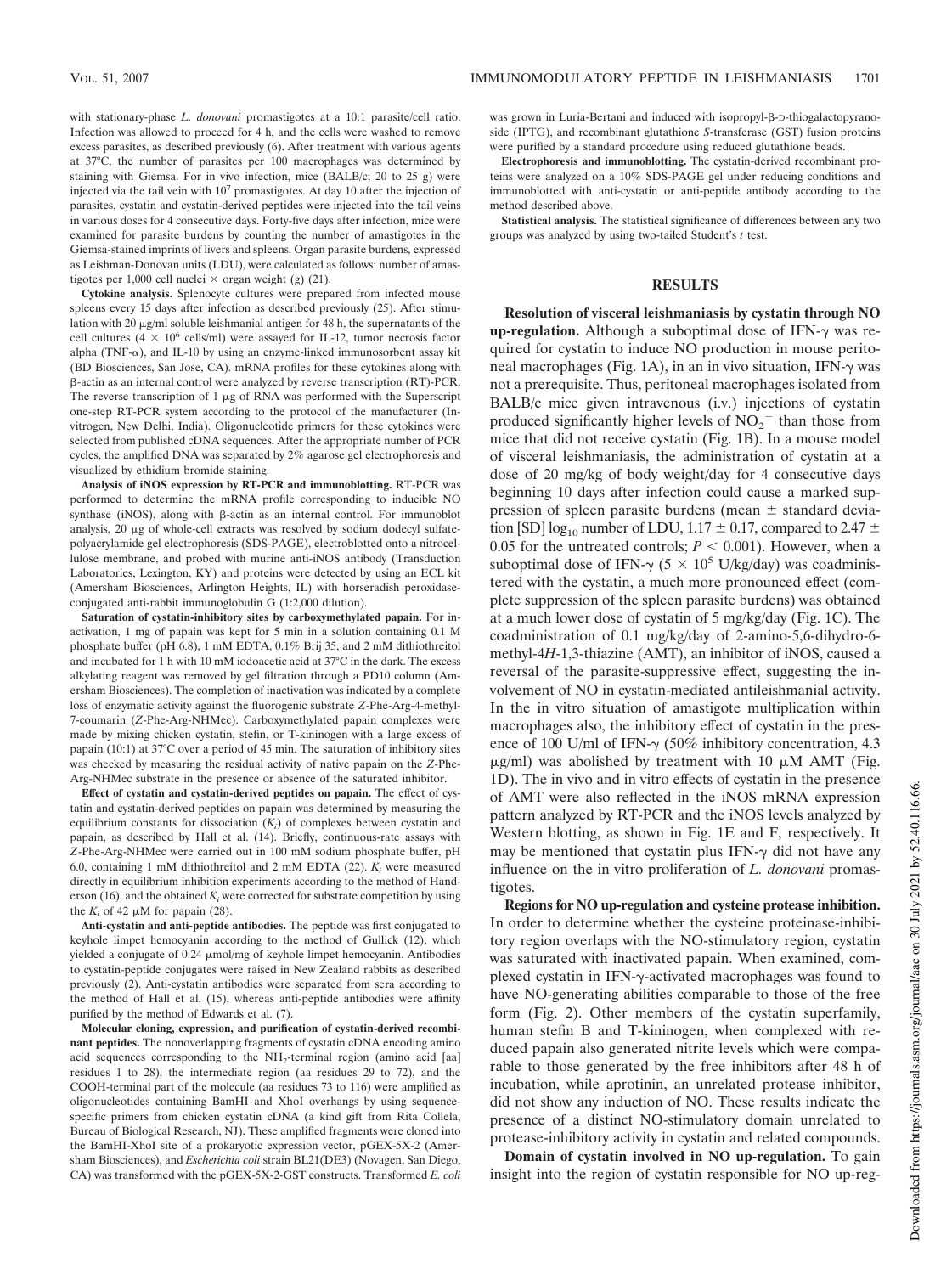

FIG. 1. Antileishmanial activity of cystatin through the generation of NO. (A) NO production by peritoneal macrophages (10<sup>6</sup>/ml) incubated for 48 h in culture medium with cystatin (Cys;  $5 \times 10^{-7}$  M), *L. donovani* (*L.d.*; macrophage/parasite ratio, 1:10), IFN- $\gamma$  (100 U/ml), IFN- $\gamma$  plus L. donovani, IFN- $\gamma$  plus cystatin, and IFN- $\gamma$  plus cystatin plus L. donovani. (B) Generation of NO in peritoneal macrophages isolated from mice which received i.v. injections of either cystatin (5 mg/kg/day) or IFN- $\gamma$  (10<sup>4</sup> U/mouse) or both for 4 consecutive days. Macrophages were isolated 10 h after the last injection. Data represent the means  $\pm$  SD of results from three experiments. AMT (5 mg/kg/day) was used along with cystatin and IFN- $\gamma$  in a separate experiment. (C) In vivo antileishmanial activity of cystatin and cystatin plus IFN- $\gamma$ . Mice were challenged with 10<sup>7</sup> promastigotes, and after 10 days of infection, they were treated with various i.v. doses of cystatin with or without IFN- $\gamma$  (10<sup>4</sup> U/mouse) daily for 4 consecutive days. Spleen parasite burdens were determined 45 days after infection and are expressed as the mean  $log_{10}$  number of LDU  $\pm$  SD for six animals. In another set of experiments, AMT (5 mg/kg/day) was used along with cystatin and IFN- $\gamma$ . The log<sub>10</sub> number of LDU in the infected control was 2.8  $\pm$  0.08. (D) In vitro antileishmanial activity. Macrophages were infected with *L. donovani* promastigotes, excess parasites were washed off, and cells were treated with graded concentrations of cystatin with or without IFN- $\gamma$  (100 U/ml) for 48 h at 37°C. AMT (10  $\mu$ M) was given along with cystatin plus IFN- $\gamma$  in a separate set of experiments. The parasites inside each macrophage were counted. The infected controls had 7.22  $\pm$  0.65 amastigotes/macrophage. The nature of iNOS was determined by RT-PCR analysis of the mRNA transcript (E) and by Western blot analysis of the protein levels (F) corresponding to various treatment regimens. Band intensities were analyzed by densitometry ( $E_1$ ) and  $F_1$ ).

ulation, the cDNA of cystatin was dissected into three nonoverlapping fragments corresponding to Cst I, Cst II, and Cst III and representing the  $NH_2$ -terminal region (aa residues 1 to 28); the intermediate region (aa residues 29 to 72) comprising the conserved QLSVG segment, known to play a central role in the cysteine proteinase-cystatin interaction; and the COOHterminal part of the molecule (aa residues 73 to 116), respectively. By using sequence-specific PCR primers, the respective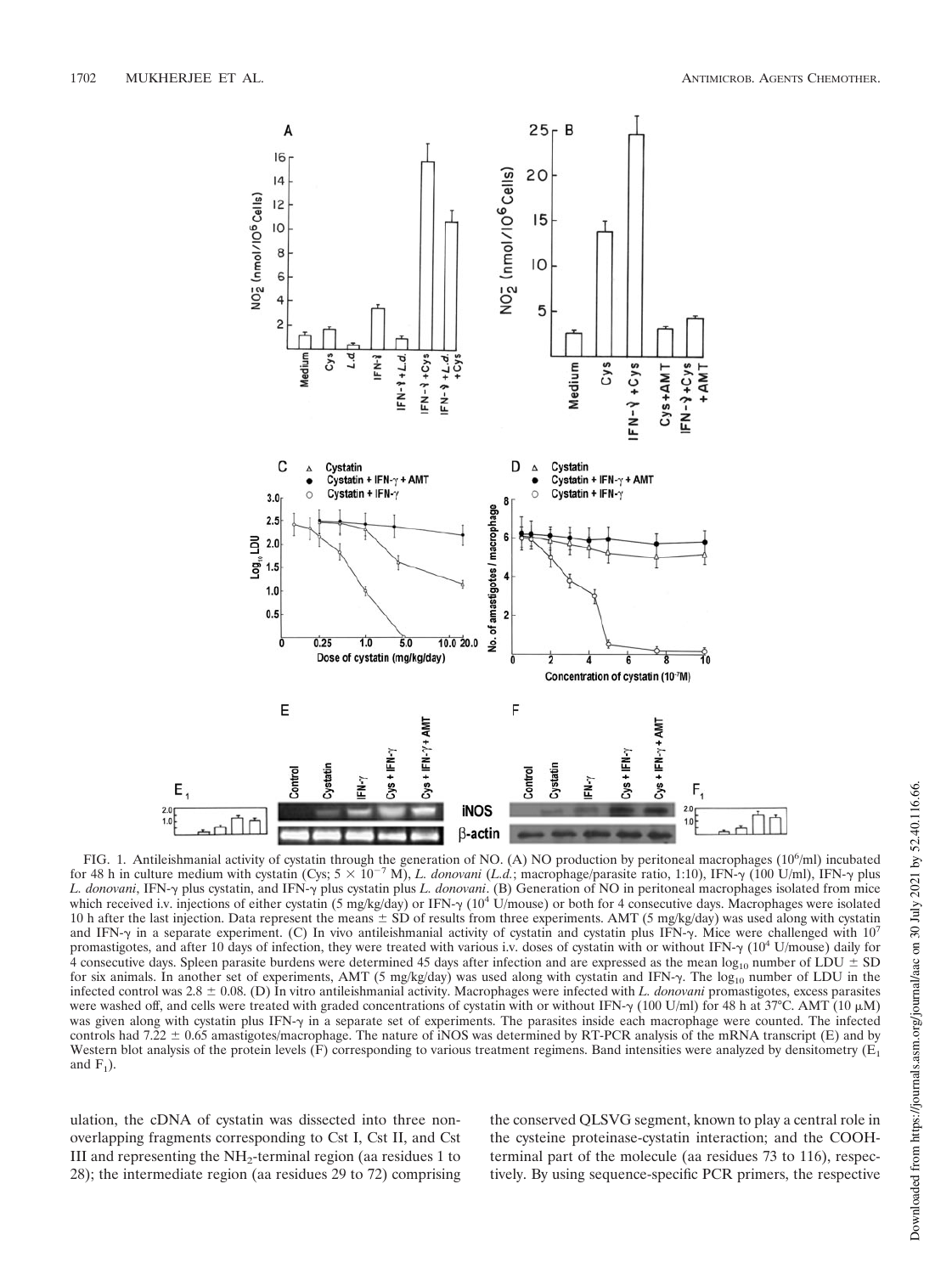

FIG. 2. Up-regulation of nitrite release by members of the cystatin superfamily complexed with papain. Papain was inactivated by reduction and alkylation. Inactivation was indicated by the complete loss of enzyme activity. The carboxymethylated papain  $(10^{-5} \text{ M})$  was then mixed at 37°C for 45 min with  $10^{-6}$  M chicken cystatin, human stefin B, or T-kininogen. The free form or saturated forms were then introduced into the culture medium for 48 h before the nitrite measurement. Data represent the means  $\pm$  SD of results from three experiments.

fragments were picked up from the cDNA and ligated into a prokaryotic expression vector, which allowed the production of large amounts of the respective polypeptides as GST fusion proteins in *E. coli*. Following IPTG induction of the bacteria transformed with the respective constructs, an additional band of 30 kDa (27 kDa from GST and 3 kDa from the respective nonoverlapping polypeptides of cystatin) was obtained upon SDS-PAGE (Fig. 3A, lanes 2, 4, and 6), whereas the lysate of induced bacteria harboring the vector alone showed a GST band of 27 kDa (Fig. 3A, lanes 1, 3, and 5). That GST fusion did not interfere with the native forms of the respective polypeptides was evidenced by Western blot analysis of the fusion constructs with anti-cystatin antibody (Fig. 3B). Analysis by PAGE showed that the various recombinant polypeptides purified from bacterial lysates by affinity chromatography using GST purification columns produced single bands corresponding to a molecular mass of 30 kDa (Fig. 3C), and anti-cystatin antibody was found to react with single bands from these recombinant polypeptides (Fig. 3D, lanes 2 to 4). When these recombinant polypeptides were analyzed for their NO-generating capabilities, Cst I showed the maximum level of NO induction (12 nmol/10<sup>6</sup> cells at 0.1 nM concentration) while Cst II and Cst III had no significant effect (Fig. 3E). This result was also reflected in the iNOS mRNA expression pattern (Fig. 3F) and protein level (Fig. 3G). When these recombinant peptides were assessed for their cysteine protease-inhibitory activity with papain, only the intermediate fragment Cst II inhibited papain, with a  $K_i$  of 900 nM. Both Cst I and Cst III exhibited 1,000-fold-weaker inhibition than the whole molecule, indicating thereby that the N-terminal region of cystatin is not involved in cysteine protease inhibition but has a role to play in NO up-regulation.

**Cystatin-derived immunomodulatory peptide exhibiting antileishmanial activity.** To determine whether the region of the N-terminal domain of cystatin with NO-generating capability could be narrowed down to a minimal amino acid sequence, a set of six synthetic overlapping peptides (compounds 1 to 6) of 8 amino acids each, spanning the entire 28 aa of Cst I, were assessed. Maximum NO-generating ability was found to be

associated with compound 4 (Fig. 4A). Further, by using four overlapping peptides of 10 aa (compounds A to D) covering the 8 amino acids of compound 4, a 10-mer region (compound B) from positions 11 to 20 of Cst I was found to be the domain responsible for NO-stimulatory activity (Fig. 4B), and the NOstimulatory activity of this region was comparable to that of the whole cystatin molecule. The level of  $NO_2^-$  release by macrophages progressively increased with increasing concentrations of compound B up to 1  $\mu$ M, when the level of release reached a maximum (Fig. 4C). In order to ascertain the specificity of this compound, a rabbit polyclonal antibody against this 10 mer region was raised. The presence of  $5 \mu g/ml$  of the antipeptide antibody could almost totally abolish the NO generation at concentrations of compound B as high as  $5 \mu M$  (Fig. 4C). We then examined the efficacy of compound B against the intracellular growth of amastigotes within macrophages. *L. donovani*-infected cultures were treated with graded concentrations of compound B, ranging from 0.1 to 5  $\mu$ M, in the presence of subthreshold concentrations of IFN- $\gamma$ . As shown in Fig. 4D, compound B exhibited profound antileishmanial activity, with a 50% inhibitory concentration of 0.52  $\mu$ g/ml. Both AMT, a specific iNOS inhibitor, and anti-peptide antibody could cause a reversal of the antileishmanial effect, suggesting thereby that the antileishmanial effect of compound B may be correlated with an increased production of NO.

**Effect of the cystatin-derived 10-mer peptide on experimental leishmaniasis.** The efficacy of the 10-mer peptide for the treatment of visceral leishmaniasis in vivo was determined with a mouse model. BALB/c mice were infected i.v. with *L. donovani* AG83. Animals were given i.v. injections of graded doses (0.01 to 1.0 mg/kg/day) of the peptide along with a constant dose of  $10^4$  U of IFN- $\gamma$  daily for 4 consecutive days beginning 10 days after infection, and infection was allowed to proceed for 45 days. The degree of leishmanicidal potency of the peptide was assessed in terms of liver and spleen parasite burdens. Reductions of 93 and 95% in liver and spleen parasite burdens, respectively, were obtained at a dose of 0.5 mg/kg/day (Fig. 5A). In the placebo-treated infected controls, high parasite burdens were present in livers (log<sub>10</sub> number of LDU, 3.41  $\pm$ 0.32) and spleens (log<sub>10</sub> number of LDU, 2.32  $\pm$  0.21). This was also the case in animals receiving anti-peptide antibody in conjunction with compound B treatment. The reinfection of cured animals after 45 days resulted in only a slight and transient increase in organ parasite burdens, suggesting the possible development of protective immunity (Fig. 5B). To ascertain whether compound B-treated mice also controlled the infection by a NO-dependent mechanism, AMT (5 mg/kg/day) was administered 1 week after reinfection. Within 3 to 4 days of AMT administration, the organ parasite burdens started increasing. The infections were under control again after AMT was withdrawn (Fig. 5B).

**Effect of cystatin on cytokine production.** To gain insight into the type of immunological response in *L. donovani*-infected mice after peptide therapy, levels of transcription of IL-10, IL-12p40, and TNF- $\alpha$  mRNA in isolated splenocytes were determined 45 days after infection. There was a high level of IL-10 in infected, untreated controls and a low level of expression of transcripts for IL-12 and TNF- $\alpha$  (Fig. 5C). In contrast, high levels of IL-12 and TNF- $\alpha$  expression and a very low level of IL-10 expression in infected, cystatin-treated cells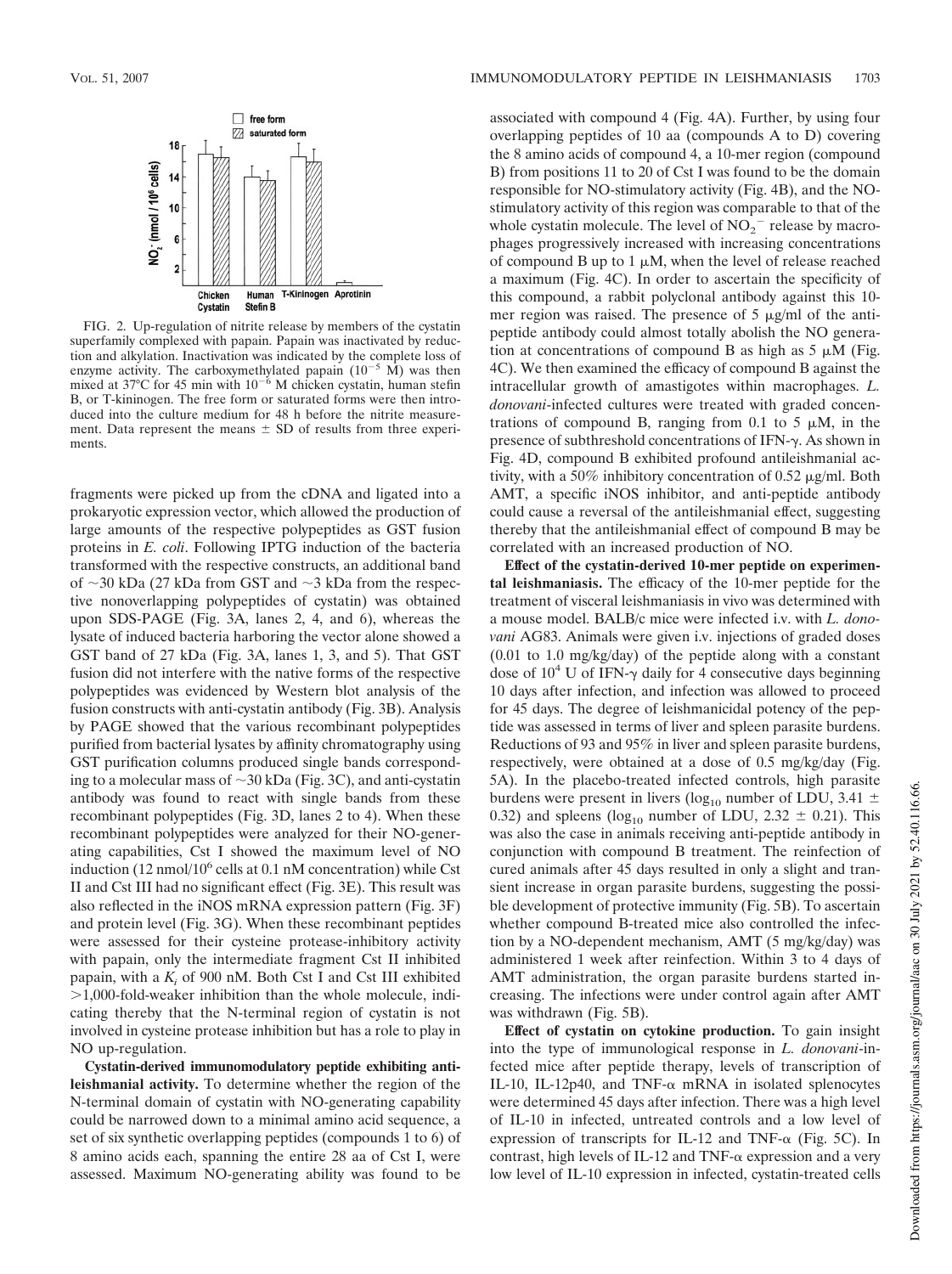

FIG. 3. Identification of the NO-stimulatory domain of cystatin. (A) Three nonoverlapping fragments representing the N-terminal (Cst I, aa 1 to 28), the intermediate (Cst II, aa 29 to 72), and the C-terminal (Cst III, aa 79 to 116) domains were cloned into a prokaryotic expression vector (pGEX-5X-2) and expressed as GST fusion proteins. Lanes 2, 4, and 6 show the Coomassie-stained SDS-PAGE gel of GST fusion proteins ( 30 kDa) with Cst I, Cst II, and Cst III, respectively, whereas lanes 1, 3, and 5 show the induced bacterial lysate. (B) Corresponding Western blot analysis using polyclonal anti-cystatin antibody. The purified recombinants as GST fusion proteins (lane 1, recombinant GST; lane 2, GST-Cst I; lane 3, GST-Cst II; and lane 4, GST-Cst III) were separated on a 10% SDS-PAGE gel (C) and immunoblotted with polyclonal anti-cystatin antibody (D). (E) Macrophages were incubated with graded concentrations of recombinant GST fusion products of Cst I, Cst II, and Cst III along with a suboptimal dose of IFN- $\gamma$  (100 U/ml) for 48 h, and the release of NO<sub>2</sub><sup>-</sup> was quantified. Data are means  $\pm$  SD of results from three experiments. The nature of iNOS expression was also determined by RT-PCR analysis of the mRNA transcript levels (F) and by Western blotting for analysis of protein levels (G) in response to  $1 \times 10^{-7}$  M cystatin (Cys) and various recombinants as GST fusion peptides, along with 100 U of IFN- $\gamma$ /ml. Band intensities were analyzed by densitometry ( $F_1$  and  $G_1$ ). Cys II and Cys III, Cst II and Cst III.

as well as cystatin–IFN- $\gamma$ -treated cells were detected (Fig. 5C). iNOS was also found to be up-regulated in infected, cystatintreated cells and cystatin–IFN-γ-treated cells (Fig. 5D). Levels of transcripts for various cytokines and iNOS after peptide therapy and after peptide–IFN- $\gamma$  therapy were found to be comparable to those in infected, cystatin-treated cells and those in cystatin–IFN- $\gamma$ -treated cells, respectively (Fig. 5C and D). To determine the specificity of peptide therapy, we administered 500  $\mu$ g of anti-peptide antibody along with peptide– IFN- $\gamma$  to *L. donovani*-infected mice. The anti-peptide antibodies greatly reduced the level of peptide-mediated iNOS in splenocytes as well as Th1 cytokine induction at the mRNA level (Fig. 5C and D). The therapeutic effect of the 10-mer

cystatin-derived peptide may be attributed to the up-regulation of iNOS resulting from the up-regulation of Th1 cytokines.

## **DISCUSSION**

Cystatins represent a widely distributed superfamily of cysteine protease-inhibitory proteins. Chicken egg white cystatin has a molecular weight of approximately 13,000 and binds tightly to members of the papain family of cysteine proteases. The human analog is cystatin C, and like the other members of the cystatin family, it is comprised of one nonglycosylated 120-residue polypeptide chain (11). It is ubiquitous in human tissue and body fluid (1) and efficiently inhibits endogenous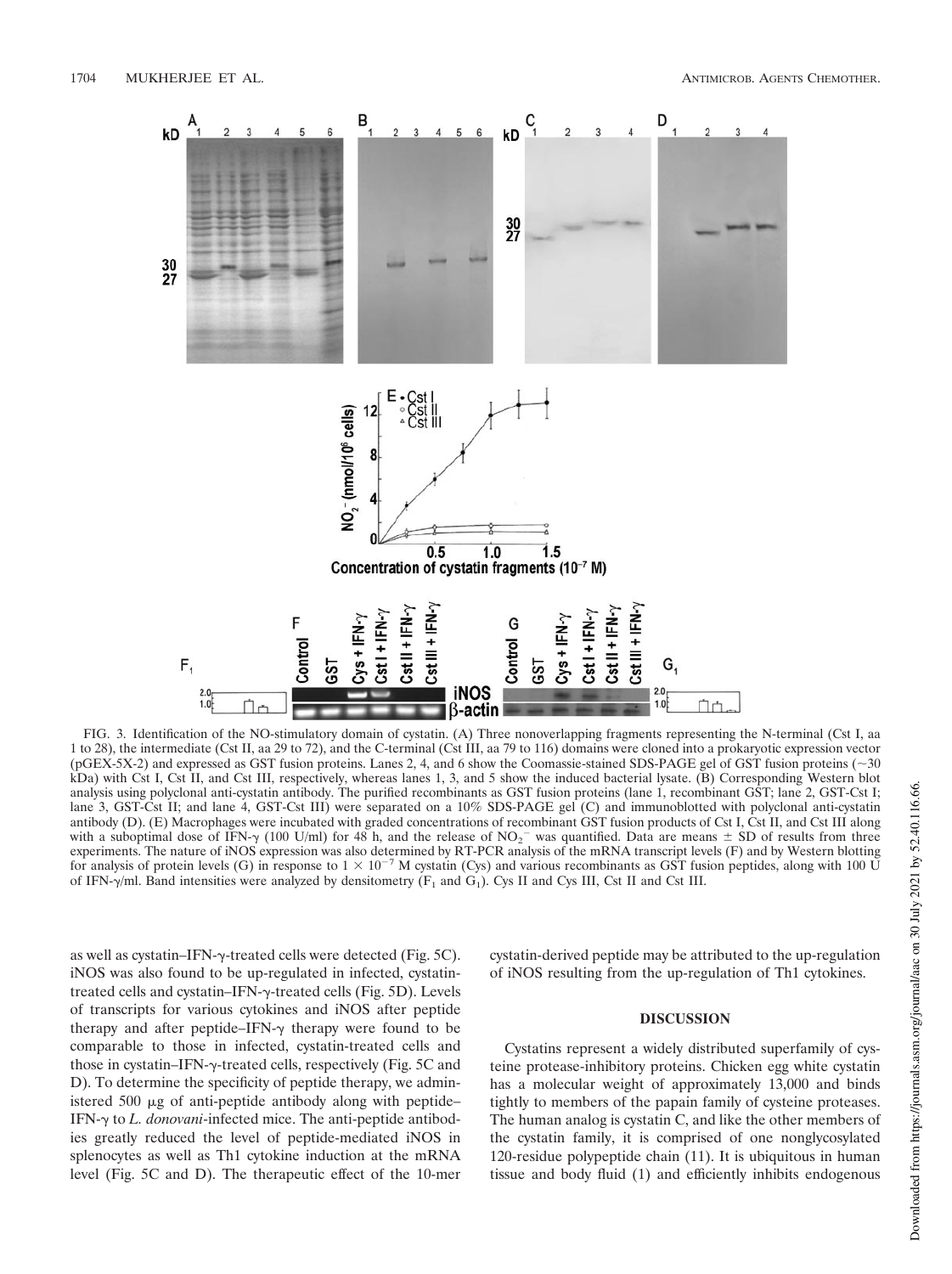

FIG. 4. Minimal peptide sequence with NO-stimulatory potential and its antileishmanial activity. (A) Macrophages were incubated with overlapping synthetic peptides (8-mer) derived from Cst I along with IFN- $\gamma$  (100 U/ml), and NO<sub>2</sub><sup>-</sup> release was quantified. (B) NO<sub>2</sub><sup>-</sup> release from macrophages in response to overlapping 10-mer peptides containing the most potent 8-mer peptide in terms of NO production was measured. (C) Dose response curves for various concentrations of compound B in combination with IFN- $\gamma$  (100 U/ml) representing the release of NO<sub>2</sub><sup>-</sup> by macrophages in the presence or absence of either anti-compound B antibody or AMT (10  $\mu$ M). (D) Infected macrophages were treated with graded concentrations of compound B in combination with IFN- $\gamma$  (100 U/ml) in the presence or absence of either anti-compound B antibody or AMT (10  $\mu$ M). Infected controls contained 7.14  $\pm$  0.69 amastigotes/macrophages. Data are means  $\pm$  SD of results from three experiments.

cysteine proteases such as cathepsins B, H, L, and S. These proteases, found in all species of *Leishmania*, play a dominant role in parasite virulence, the modulation of the host's immune response, and parasite differentiation. Hence, inhibitors that would efficiently target the cysteine proteases of the parasite, while maintaining some selectivity distinguishing them from the homologous host enzyme, would be ideal drug leads. Cystatin C has also been shown to exhibit antiviral functions, as suggested from experiments done with polio, herpes simplex, and corona virus-infected cell lines (3, 5). We previously elucidated the dual role of cystatin of suppressing the functional differentiation of Th2 type  $CD4^+$  T cells, leading to the augmentation of the Th1 response, and up-regulating NO, resulting in the elimination *Leishmania* parasites in both in vitro and in vivo murine models of visceral leishmaniasis (6). In the present work, we have confirmed the efficacy of cystatin along with a suboptimal dose of IFN- $\gamma$  against experimental visceral leishmaniasis in BALB/c mice, with effects involving an upregulation of NO and a favorable T-cell response. These effects could be reversed by AMT (an iNOS-specific inhibitor), reflecting thereby that increased microbicidal activity was attained via a nitrogen-dependent mechanism involving the induction of iNOS. It has been a well-established fact that NO produced by cytokine-activated murine macrophages exhibits microbicidal action during intracellular infections (23). The ability of cystatin to generate NO from stimulated macrophages was unaffected even when the cysteine protease-inhibitory site was blocked with reduced papain. Human stefin B and T-kininogen, members of the cysteine protease inhibitor family, also demonstrated the same biological ability, while aprotinin, an unrelated protease inhibitor, exhibited no such action, indicating that the NO-inducing effect is unrelated to the protease-inhibitory effect. An appreciable amount of work has been devoted to the biochemical characterization of the cysteine protease-inhibitory function of cystatin (18, 13). Based on such findings, peptide segments derived from consensus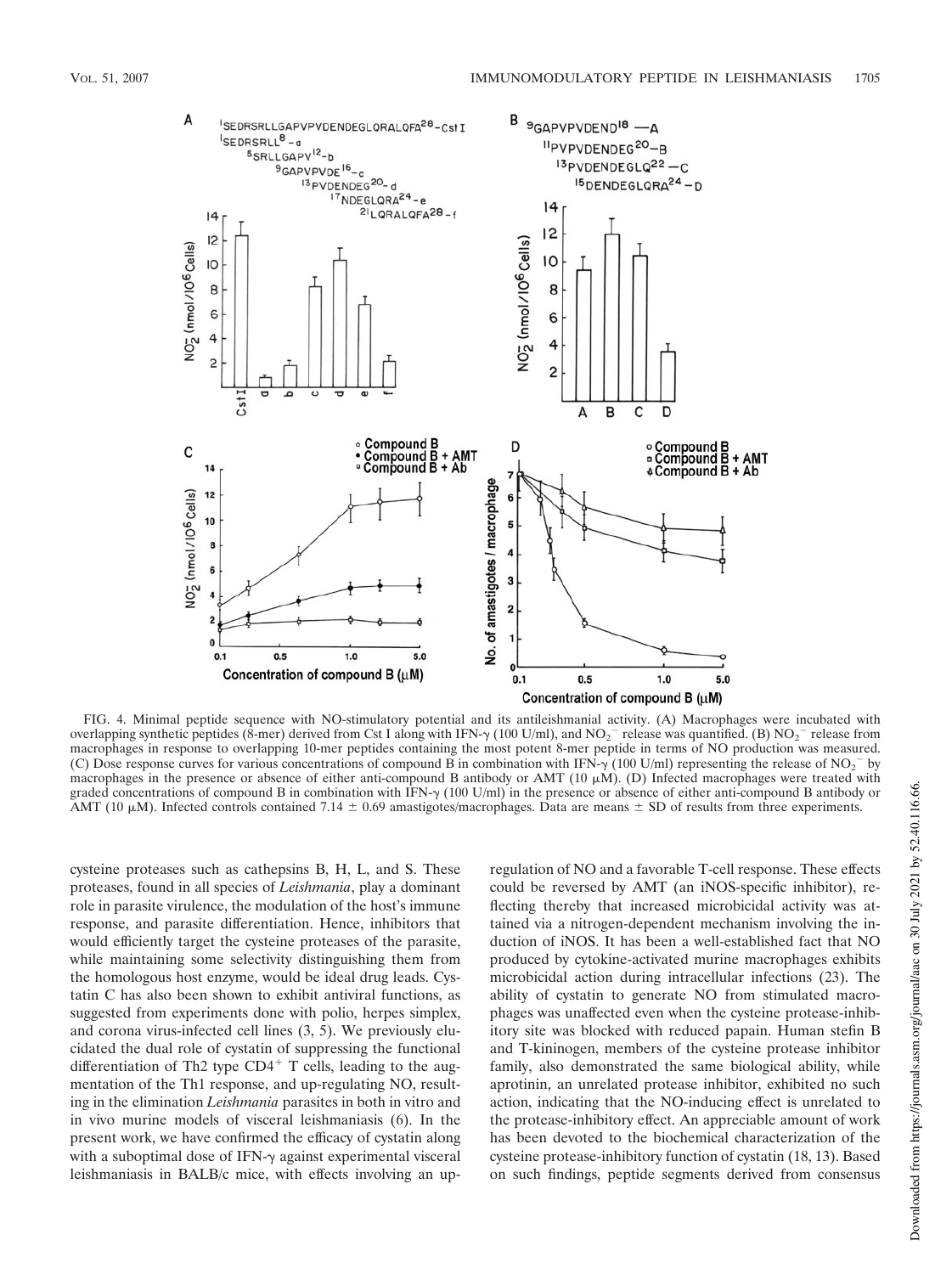

FIG. 5. Effect of compound B treatment on visceral infection in BALB/c mice. (A) Various doses of compound B ranging from 0.05 to 1 mg/kg/day were given i.v. along with IFN- $\gamma$  (10<sup>4</sup> U/mouse) for 4 consecutive days beginning 10 days after infection. The parasite burdens in livers and spleens were then determined at 45 days after infection. Anti-peptide antibody was given along with compound B and IFN- $\gamma$  in a separate set of experiments. (B) The course of visceral reinfection was studied by i.v. administration of 10<sup>7</sup> promastigotes into naıve, age-matched BALB/c mice and cured (1-mg/kg/day-compound B-treated) mice. In one group of cured mice, AMT (5 mg/kg/day) was i.v. administered 1 week after reinfection for 2 weeks. Determining liver and spleen parasite burdens, expressed as the  $log_{10}$  numbers of LDU, allowed for the monitoring of the progression of infection in all the cases. Results are from three experiments and indicate the means  $\pm$  SD for 5 to 7 mice at each time point. Ab, antibody. (C and D) Cytokine profiles of *L. donovani*-infected mice as analyzed by RT-PCR. The levels of expression of IL-10, IL-12, TNF-, iNOS, and β-actin mRNA by spleen cells of infected mice treated i.v. with the peptide and/or IFN- $\gamma$  in the presence or absence of anti-peptide antibody were determined and compared to those by spleen cells of mice receiving cystatin and IFN- $\gamma$  treatment. RT products were visualized by ethidium bromide staining. RNA samples were obtained from five mice in each group. Results shown are representative of those for five separate samples.  $\beta$ -Actin expression levels were used as controls for RNA content and integrity. Band intensities were analyzed by densitometry ( $C_1$  and  $D_1$ ).

sequences of the inhibitory site of cystatin have been used as models to design and develop specific substrates and selective inhibitors of cysteine proteinases and have been shown to exert activity against pathogens like *Porphyromonas gingivalis* (4, 28).

The characterization of the chicken cystatin-encoding gene has revealed the gene to be  $\sim$  2.4 kb in length and to contain three exons, two introns, and two polyadenylation signals. We made use of recombinantly expressed fragments of chicken cystatin to identify and characterize the region for NO generation in activated macrophages. The aim was to design an immunostimulatory peptide moiety that would not only minimize drug doses per se but also be used as a natural immunomodulator in macrophage-related disorders requiring a NO-

promoting response. A total of three separate fragments ( $\sim$ 30 aa each) spanning the entire length of functional cystatin were expressed as fusion proteins, purified, and used to test their efficacy in generating NO in activated macrophages. The Nterminal fragment (Cst I), which did not possess the welldocumented cysteine protease-inhibitory site (18), was found to be the most potent of the three fragments in terms of NO generation. Further analysis of the NO-up-regulatory response by using a minimal 10-mer peptide synthetically derived from this region revealed NO generation capability both in vitro and in vivo. When assessed for leishmanicidal potential, the 10-mer peptide corresponded to a pattern of elevated iNOS transcript levels in parallel with a disease-regressing Th1 cytokine (IL-12